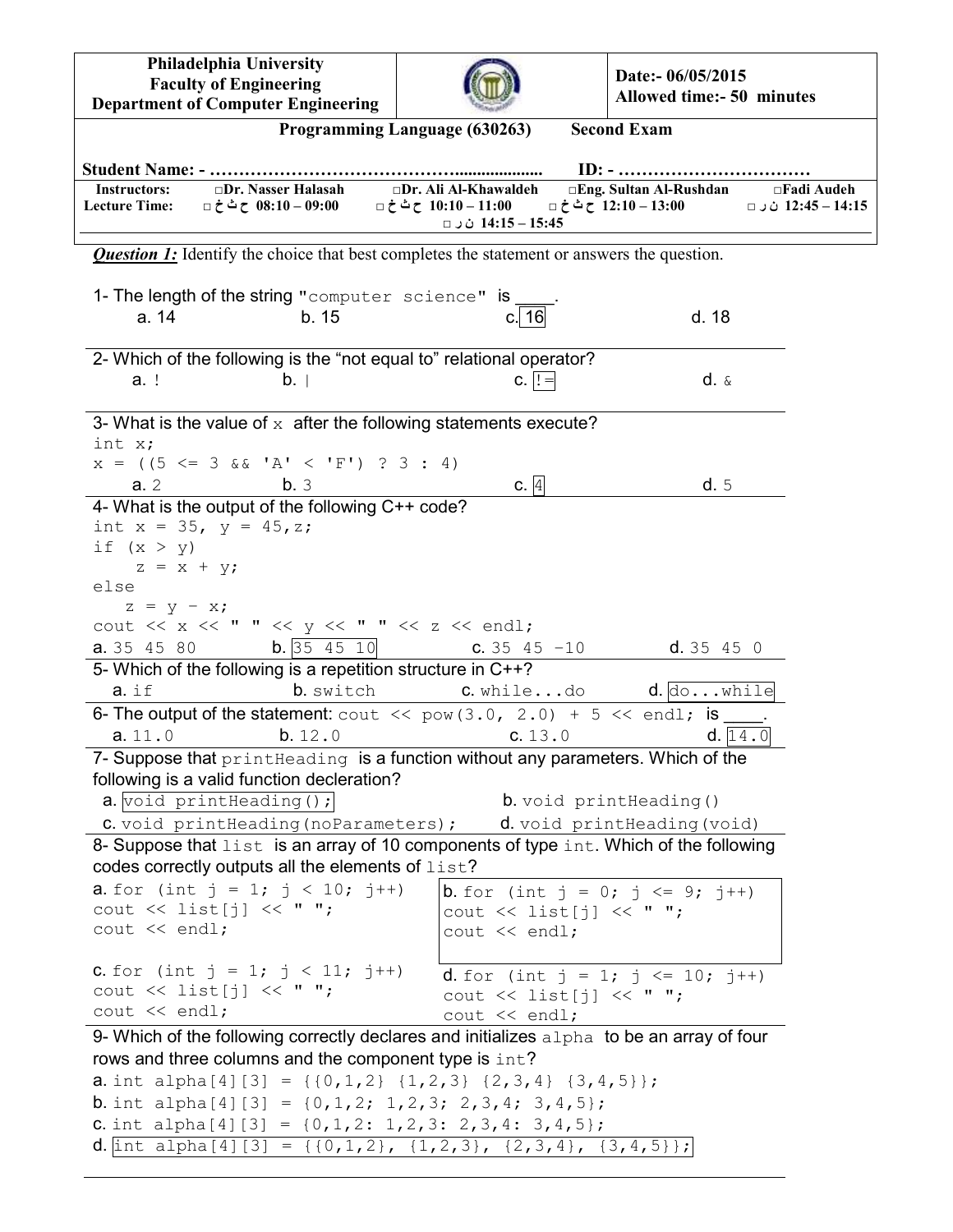## 10- Consider the following recursive function.

```
int recFunc(int num) 
{ 
if (num >= 10)
      return 10; 
else 
     return num * recFunc(num + 1); 
} 
What is the output of the following statement? 
cout \lt\lt recFunc(8) \lt\lt endl;
```
**a**. 4 **b.** 8 **c.** 72 **d.** 720

**Question 2:** Find the output of the following programs:

| int $n = 4$ , $k = 2$ ;                                                        | 7                             |
|--------------------------------------------------------------------------------|-------------------------------|
| cout << ++n+k<< endl;                                                          | 5                             |
| cout $\lt\lt$ n $\lt\lt$ endl;                                                 | 6                             |
| $\cot x < -k+n++ << \text{end}$ ;                                              | $\mathbf{1}$                  |
| cout $<< k <<$ endl;                                                           |                               |
| int $n = -2;$                                                                  | -1                            |
| while $(n < 1)$                                                                | 0                             |
| cout $<< +fn << end1;$                                                         | $\mathbf{1}$                  |
| cout $<< n <<$ endl;                                                           | $\mathbf{1}$                  |
| int i = 5, j = 6, k = 7, n = 3;                                                |                               |
| cout $\langle \cdot \rangle$ i + j * k - k % n $\langle \cdot \rangle$ endl;   | 46                            |
| cout $\lt\lt i$ / n $\lt\lt$ endl;                                             | $\mathbf{1}$                  |
| int found = $0$ , count = $5$ ;                                                |                               |
| if $(!found    count == 0)$                                                    |                               |
| $\{$                                                                           |                               |
| cout << "true" << endl;                                                        |                               |
| $count==3;$                                                                    |                               |
| $\cdot$                                                                        | true                          |
| else                                                                           | $count = 2$                   |
| $\{$                                                                           |                               |
| cout<<"false"< <endl;< td=""><td></td></endl;<>                                |                               |
| $count+=3;$                                                                    |                               |
| $\mathcal{F}$                                                                  |                               |
| cout $\langle\langle$ "count = " $\langle\langle$ count $\langle\langle$ endl; |                               |
| const int LENGTH = $12$ ;                                                      | h                             |
| char message [LENGTH] = "hello world";                                         | ı                             |
| for $(int i=0; i$                                                              | W                             |
| cout << message[i] << endl;                                                    | 1                             |
| int fun2 $(int b, int c)$                                                      |                               |
| int y=b%c+1;<br>$\{$                                                           |                               |
| return y;                                                                      |                               |
|                                                                                |                               |
| int fun(int a, int b = 1, int c = 2)                                           |                               |
| $\left\{ \quad \right.$<br>int x;                                              |                               |
| $x=fun2(b,c);$                                                                 |                               |
| $x+=a;$                                                                        | 14                            |
| return x;                                                                      |                               |
|                                                                                |                               |
| int main()                                                                     |                               |
| $\text{cut} \ll \text{fun}(12,5)$ ;<br>$\left\{$                               |                               |
| return 0;                                                                      |                               |
| $\cdot$                                                                        |                               |
| int $mod(int x, int y)$                                                        |                               |
| $\{$                                                                           |                               |
| return (x%y);                                                                  |                               |
| $\mathbf{r}$                                                                   | $\overline{0}$<br>$\mathbf 0$ |
| int main()                                                                     | 3<br>3                        |
| $\{$                                                                           | 6<br>$\mathbf 1$              |
| for $(int i=0; i<10; i+=3)$                                                    | 9<br>$\overline{4}$           |
| $\text{count} \leq i \leq \text{"t"} \leq \text{mod}(i, 5) \leq \text{end}$ ;  |                               |
| return 0;                                                                      |                               |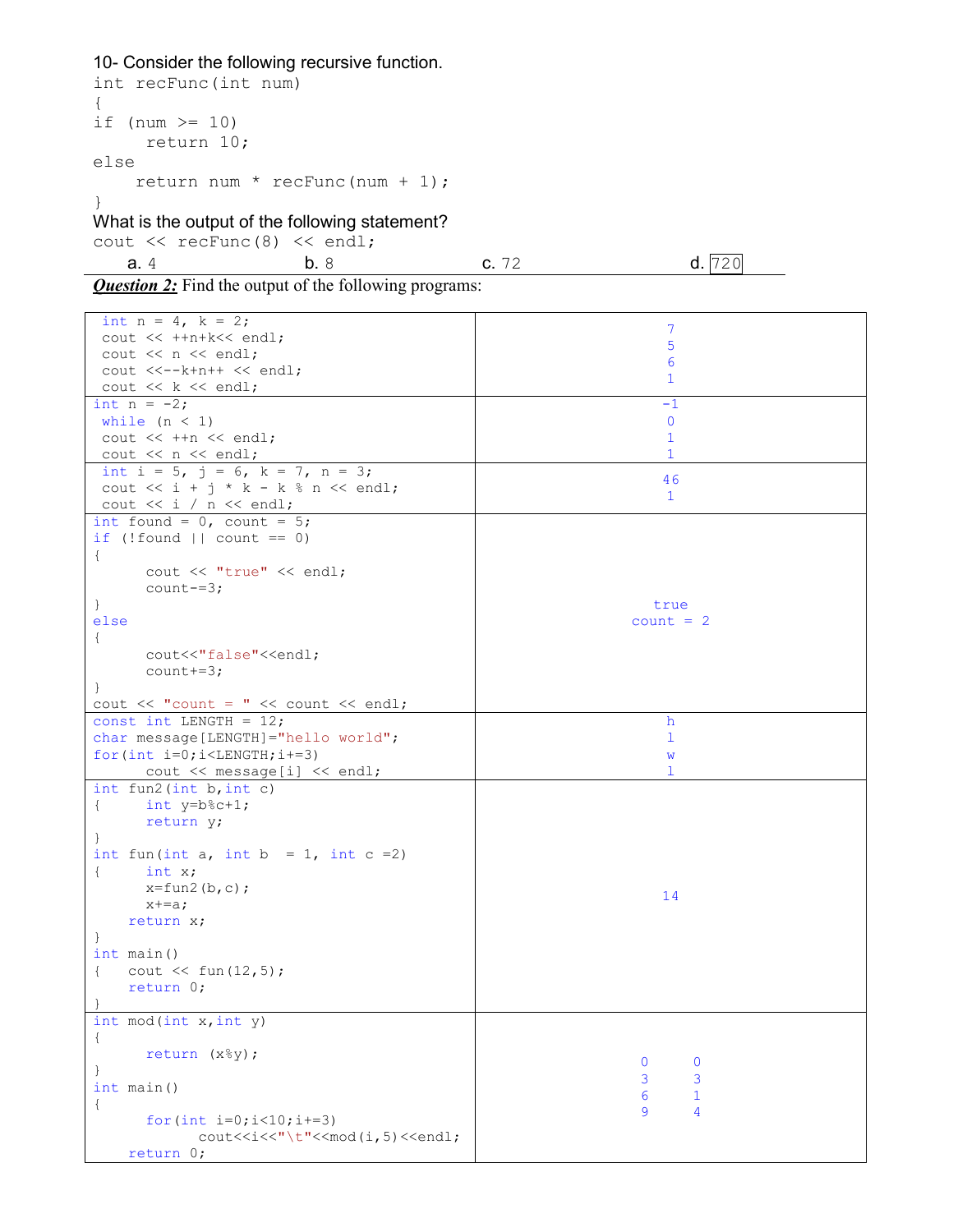| int $x = 10$ , $y = 40$ ;                                                                                                                                                                                                                                                                                                                                                                                                                                                                                         |                |
|-------------------------------------------------------------------------------------------------------------------------------------------------------------------------------------------------------------------------------------------------------------------------------------------------------------------------------------------------------------------------------------------------------------------------------------------------------------------------------------------------------------------|----------------|
| if $(x > = 10)$                                                                                                                                                                                                                                                                                                                                                                                                                                                                                                   |                |
| if $(y < 40)$                                                                                                                                                                                                                                                                                                                                                                                                                                                                                                     |                |
| $x--;$                                                                                                                                                                                                                                                                                                                                                                                                                                                                                                            |                |
| $y++$ ;                                                                                                                                                                                                                                                                                                                                                                                                                                                                                                           |                |
| $\}$                                                                                                                                                                                                                                                                                                                                                                                                                                                                                                              |                |
| else                                                                                                                                                                                                                                                                                                                                                                                                                                                                                                              | 11 39          |
| $x++;$                                                                                                                                                                                                                                                                                                                                                                                                                                                                                                            |                |
| $y--$ ;                                                                                                                                                                                                                                                                                                                                                                                                                                                                                                           |                |
|                                                                                                                                                                                                                                                                                                                                                                                                                                                                                                                   |                |
| else                                                                                                                                                                                                                                                                                                                                                                                                                                                                                                              |                |
| $y+=5;$                                                                                                                                                                                                                                                                                                                                                                                                                                                                                                           |                |
| cout $\langle\langle x \rangle \langle x \rangle \rangle$ = $\langle x \rangle$ / $\langle x \rangle$ / $\langle x \rangle$ / $\langle x \rangle$ / $\langle x \rangle$ / $\langle x \rangle$ / $\langle x \rangle$ / $\langle x \rangle$ / $\langle x \rangle$ / $\langle x \rangle$ / $\langle x \rangle$ / $\langle x \rangle$ / $\langle x \rangle$ / $\langle x \rangle$ / $\langle x \rangle$ / $\langle x \rangle$ / $\langle x \rangle$ / $\langle x \rangle$ / $\langle x \rangle$ / $\langle x \rangle$ |                |
| int $x=10$ ;                                                                                                                                                                                                                                                                                                                                                                                                                                                                                                      |                |
| switch (x%7)                                                                                                                                                                                                                                                                                                                                                                                                                                                                                                      |                |
|                                                                                                                                                                                                                                                                                                                                                                                                                                                                                                                   |                |
| case 1:                                                                                                                                                                                                                                                                                                                                                                                                                                                                                                           |                |
| case 2:                                                                                                                                                                                                                                                                                                                                                                                                                                                                                                           |                |
| cout< <x%4<<endl;< th=""><th></th></x%4<<endl;<>                                                                                                                                                                                                                                                                                                                                                                                                                                                                  |                |
| break;                                                                                                                                                                                                                                                                                                                                                                                                                                                                                                            |                |
| case 3:                                                                                                                                                                                                                                                                                                                                                                                                                                                                                                           | $\mathbf{0}$   |
| cout< <x%5<<endl;< th=""><th>4</th></x%5<<endl;<>                                                                                                                                                                                                                                                                                                                                                                                                                                                                 | 4              |
| case $4:$                                                                                                                                                                                                                                                                                                                                                                                                                                                                                                         |                |
| cout< <x%6<<endl;< th=""><th></th></x%6<<endl;<>                                                                                                                                                                                                                                                                                                                                                                                                                                                                  |                |
| break;                                                                                                                                                                                                                                                                                                                                                                                                                                                                                                            |                |
| case 5:                                                                                                                                                                                                                                                                                                                                                                                                                                                                                                           |                |
| case 6:                                                                                                                                                                                                                                                                                                                                                                                                                                                                                                           |                |
| cout< <x%7<<endl;< th=""><th></th></x%7<<endl;<>                                                                                                                                                                                                                                                                                                                                                                                                                                                                  |                |
|                                                                                                                                                                                                                                                                                                                                                                                                                                                                                                                   |                |
| int $d = 3$ ;                                                                                                                                                                                                                                                                                                                                                                                                                                                                                                     | $\overline{2}$ |
| do                                                                                                                                                                                                                                                                                                                                                                                                                                                                                                                | $\mathbf{1}$   |
|                                                                                                                                                                                                                                                                                                                                                                                                                                                                                                                   | $\mathbf{0}$   |
| cout<<--d< <endl;< th=""><th>-1</th></endl;<>                                                                                                                                                                                                                                                                                                                                                                                                                                                                     | -1             |
| } while $(d>=0)$ ;                                                                                                                                                                                                                                                                                                                                                                                                                                                                                                |                |

**Question 3:** Find error(s) in the following codes

| Code                                                                                                                                                                                             | Correction                                                                                         |
|--------------------------------------------------------------------------------------------------------------------------------------------------------------------------------------------------|----------------------------------------------------------------------------------------------------|
| int $A[5] = \{3, 5, 6, 4, 1\}$                                                                                                                                                                   | int $A[5] = \{3, 5, 6, 4, 1\};$                                                                    |
| for(int $i=0; i<=5; i--)$                                                                                                                                                                        | for(int $i=0; i<5; i++)$                                                                           |
| $A[i] += 5;$                                                                                                                                                                                     |                                                                                                    |
|                                                                                                                                                                                                  |                                                                                                    |
| if(2 < x < 10)                                                                                                                                                                                   | if(2 < x 88 x < 10)                                                                                |
| cout< <x%2<<endl;< td=""><td></td></x%2<<endl;<>                                                                                                                                                 |                                                                                                    |
| <b>Else</b>                                                                                                                                                                                      | else                                                                                               |
| cout< <x%3<<endl;< td=""><td></td></x%3<<endl;<>                                                                                                                                                 |                                                                                                    |
| int<br>x;                                                                                                                                                                                        | $X=3;$                                                                                             |
| while(x < 7);                                                                                                                                                                                    | while(x < 7)                                                                                       |
| cout< <power(x,3)<<endl;< td=""><td><math>\text{cout} \left( \text{c} \right)</math> cout<math>\left( \text{c} \right)</math> and <math>\left( \text{c} \right)</math></td></power(x,3)<<endl;<> | $\text{cout} \left( \text{c} \right)$ cout $\left( \text{c} \right)$ and $\left( \text{c} \right)$ |
| $x++$                                                                                                                                                                                            |                                                                                                    |
|                                                                                                                                                                                                  |                                                                                                    |
| int A[2][3]={{1,2,3,4},{4,1,2,3}};                                                                                                                                                               | int $A[2][4] = \{\{1, 2, 3, 4\}, \{4, 1, 2, 3\}\};$                                                |
| for(int $i=0; i5; i++)$                                                                                                                                                                          | for(int $i=0; i<2; i++)$                                                                           |
| for(int $j=0; j<2; j++)$                                                                                                                                                                         | for(int $j=0; j<4; j++)$                                                                           |
| $\text{cout} \triangle \text{A[i][j]};$                                                                                                                                                          | $\text{cout} \triangle \text{A[i][j]};$                                                            |
| fun(int x)<br>int                                                                                                                                                                                | fun(int x)<br>int                                                                                  |
| $x=(x*5+3)/x;$                                                                                                                                                                                   | $x=(x*5+3)/x;$                                                                                     |
|                                                                                                                                                                                                  | return $x;$ }                                                                                      |
| void<br>main()                                                                                                                                                                                   | $void main()$                                                                                      |
| {                                                                                                                                                                                                | ₹                                                                                                  |
| $\text{cout} \left\langle \text{cfun}(5,4); \right\rangle$                                                                                                                                       | $\text{cout} \lt \lt \text{fun}(5);$                                                               |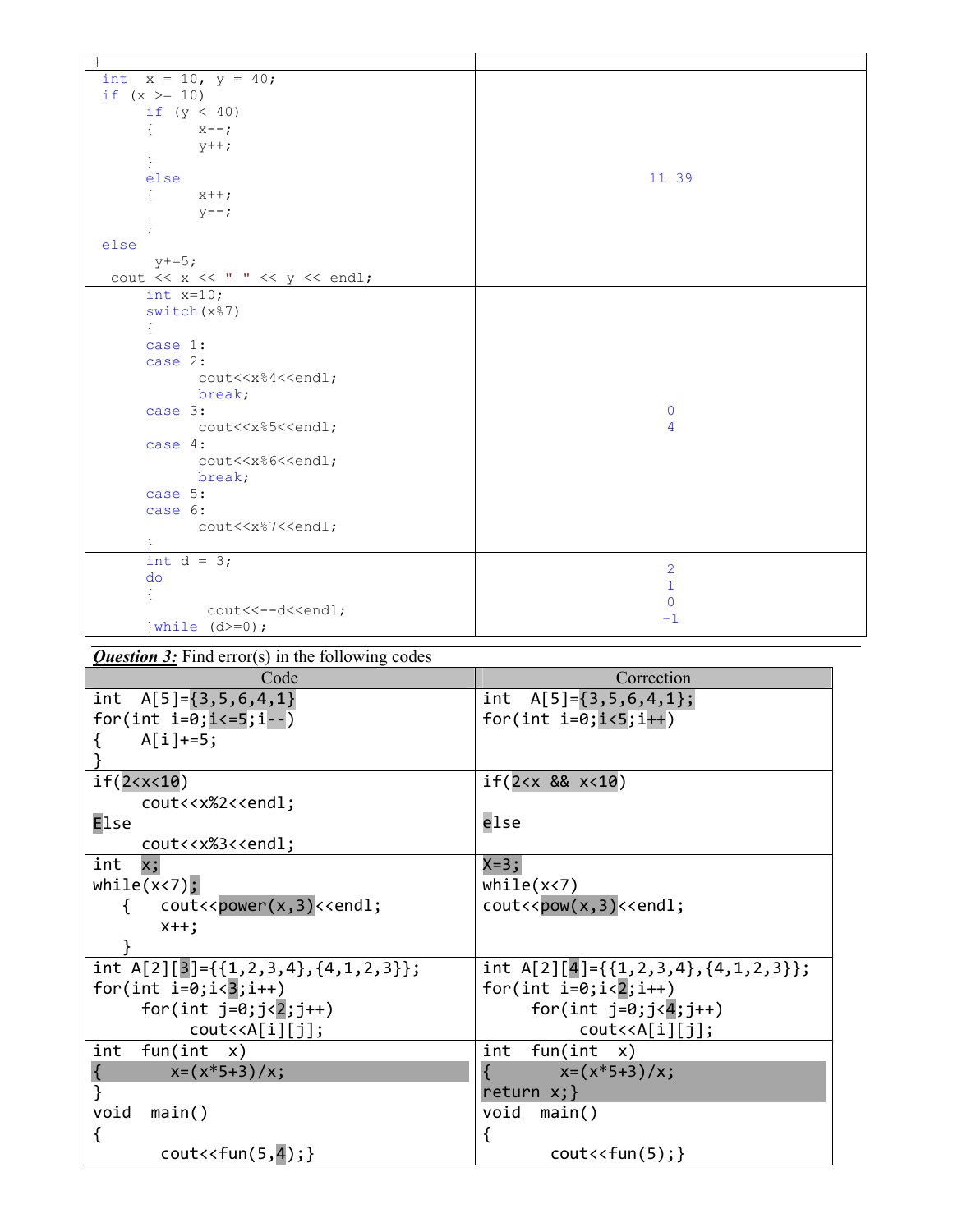**Question 4:** Perform the following tasks assume all variables are probably declared and initialized.

```
Rewrite the following using do while statments
int sum=0; 
for ( int x = 1; x \le 5; x++)
{ 
   sum += x^*x;} 
                                             int x=1; 
                                             do 
                                             { 
                                                     sum+=x*x; 
                                                     x++; 
                                             } 
                                             while(x \leq 5);
Rewrite the following using if else statements
switch(a) 
       { 
      case 3: 
      case 7: 
             cout<<"statement 1"<<endl;
              break; 
      case 5: 
             cout<<"statement 2"<<endl;
              break; 
      default: 
             cout<<"statement 3"<<endl;
       }
                                             if(a==3|a==7|)
                                                    cout<<"statement 1"<<endl;
                                             else 
                                                    if (x == 5)cout<<"statement 2"<<endl;
                                                    else 
                                                           cout<<"statement 3"<<endl;
```
**Question 5:** Write a c++ function that called search which will accepts the following parameter

- 1- An array of integer elements
- 2- An integer value that represent the number of elements in the array
- 3- An integer value called key.
- 4- An integer value called sub

The function should find every element in the array that is equal to key and replace it with sub. The function will return an integer value that represent the number of values that had replaced if non it should return 0.

```
int search(int arr[],int size,int key,int sub) 
{ 
     int counter=0; 
     for(int i=0; i < size; i++)
       { 
            if(arr[i]==key) 
\{ arr[i]=sub; 
                  counter++; 
 } 
 } 
     return 0; 
}
```